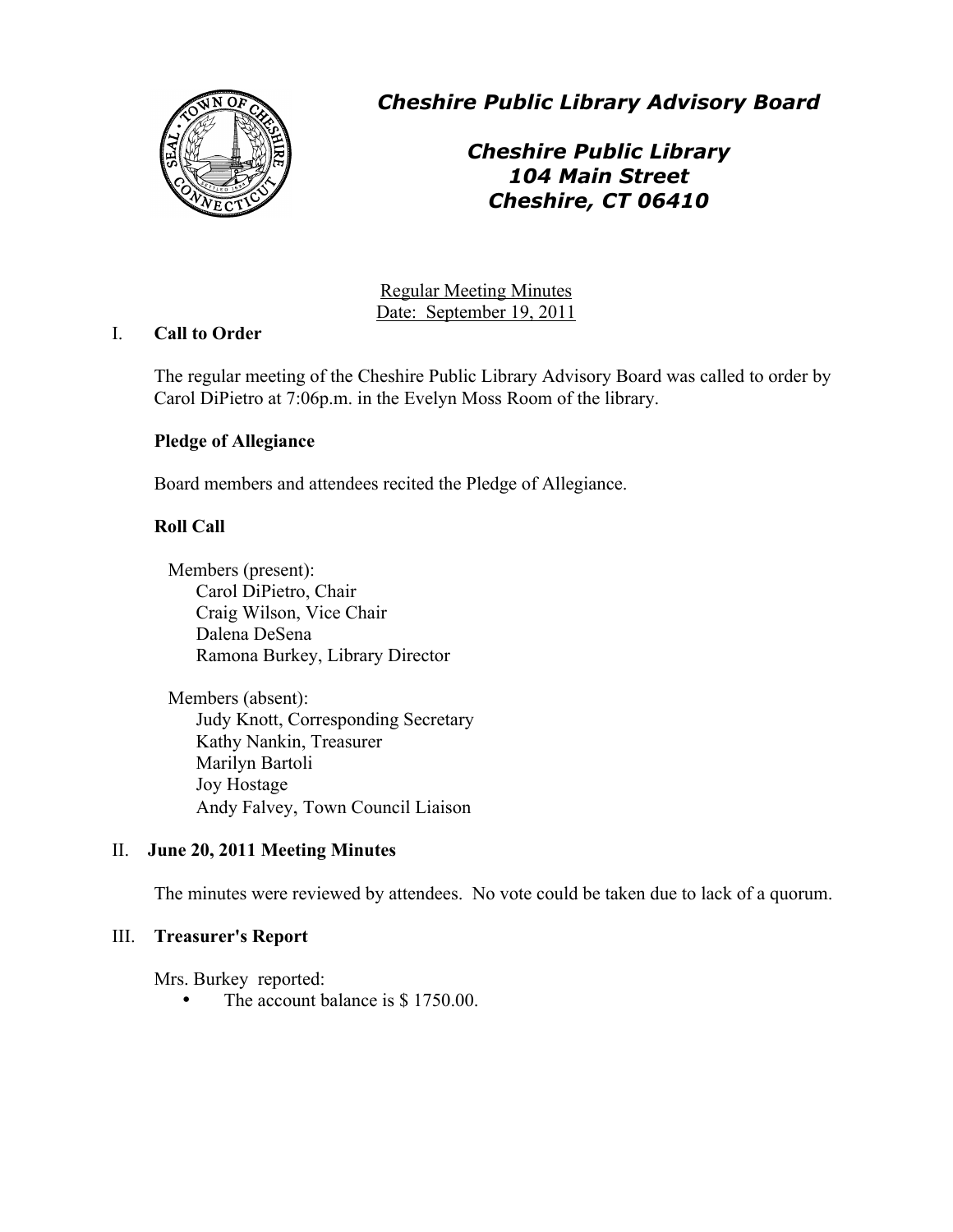# CHESHIRE PUBLIC LIBRARY ADVISORY BOARD

## Meeting Minutes

# IV. **Reports of Committees**

- 1. School-Library Partnership
	- Carol DiPietro relayed the following report from Sue Hartley:
	- Summer Reading Club registration was held on-line this year. 344 children registered in grades preschool- grade 2. 444 children registered in grades 3 and up. Over 300 children completed the Reading Club.
	- Added a Tuesday story time for ages  $3\frac{1}{2}$  5, and Mother Goose for infants to age 30 months.
	- Summer programs included "Fun with Rhythms" featuring Edward Leonard (a 4 week drumming circle for children ages 7+.) The Pumpernickel Puppets and the Critter Caravan (live animal show) brought in over 240 patrons at the end of June. This summer we included programs highlighted as educational workshops, including Photography; Energy Fuel Science; Funky Hardware; and Exploring Art from Down Under. Two of our most popular programs were the National Marionette Theater ("Hansel and Gretel") and Keith Munslow (musician and story teller) who performed at our Reading Club Finale. Over 1000 children and adults enjoyed library programs over the summer.
	- This summer was the second year holding an Adult Reading Club, with 42 participants who submitted 205 book reviews. 6 patrons received a contest prize.
	- Preschool programs continued to be very popular over the summer. The "Teens and Tots" program in July and August were filled with energetic teens and enthusiastic children. Kirsten Canfield, a recent MLS graduate, helped with this program and many other activities this summer.
	- Hosting first graders from Norton School on 9/20, for a tour, stories, and a chance to select books and use their library cards. They always invite children for National Library Card month (September).
- 2. Funding Resources (Mr. Wilson) No report.
- 3. Marketing Plan: (Mr. Wilson) No report.

# V. **Communications**

Mrs. DiPietro received various e-mails this summer, including the following information:

- an article from ALTAFF (Association of Library Trustees, Advocates, Friends and Foundations) regarding "Crafting Policy without Consent".
- ALA (American Library Association) 2012 Annual Conference June 21-26, 2012 in Anaheim CA.
- ALA Midwinter Meeting January 20-24, 2012 in Dallas TX.
- Mrs. DiPietro also shared the Roselle Public Library District's "Policy for Patron Behavior" (a 3 page document).
- Mrs. DiPietro enjoyed exploring the library's new website.
- VI. **Report of the Chair –** Carol DiPietro
	- ACLB (Association of Ct. Library Boards) 2011 Trustee Leadership Conference: Preparing Your Board for the Future – Nov. 10, 2011 at Rensselaer in Hartford.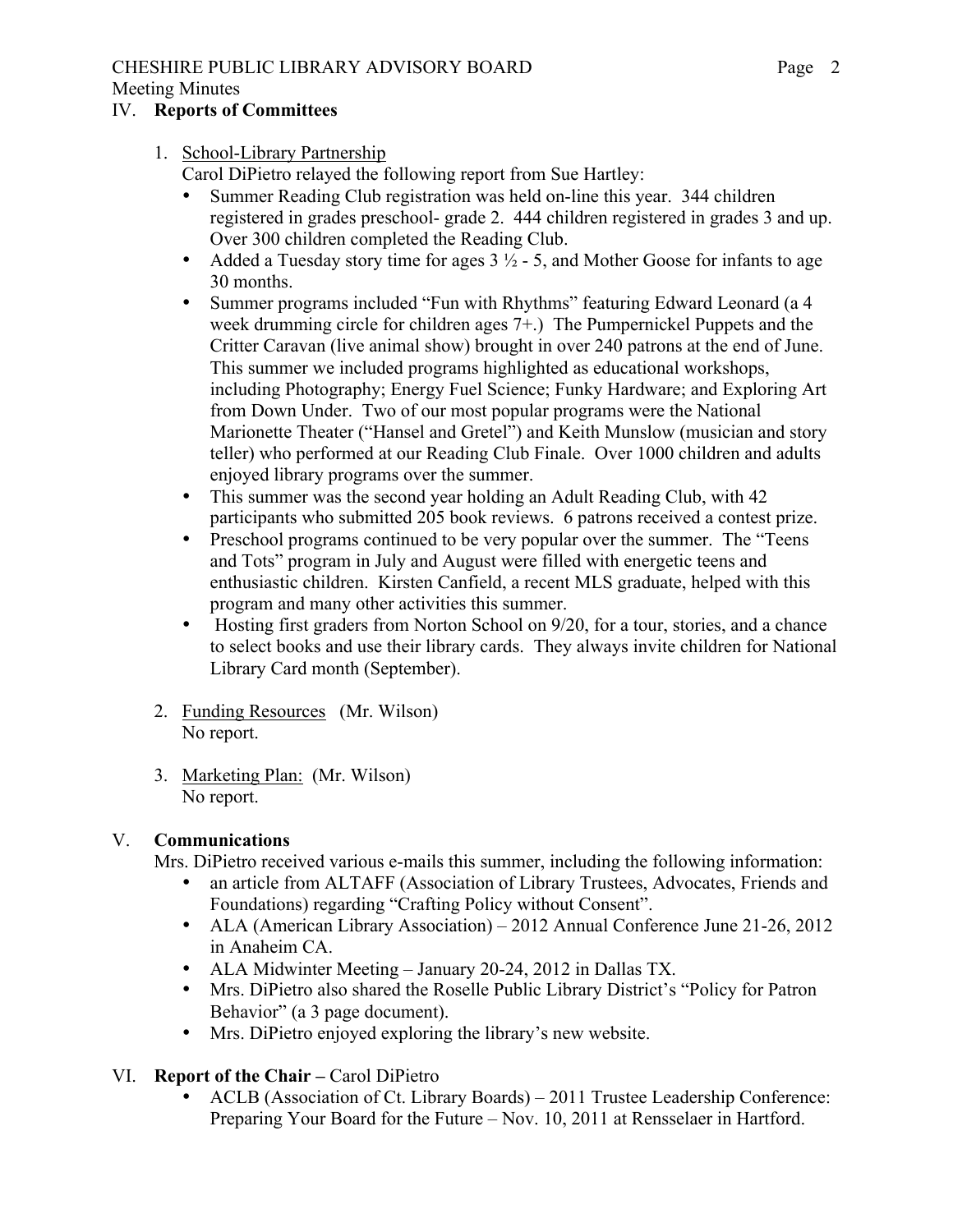# CHESHIRE PUBLIC LIBRARY ADVISORY BOARD

Mrs. Burkey, Mrs. DiPietro and Mrs. DeSena are interested in attending. The cost is \$40 per members and the Library Board would pay for the conference cost.

- Mrs. DiPietro visited the Boston Public Library, which contained a Civil War exhibit. Mrs. DiPietro noted they had a very busy coffee shop. This library also had donation bins located as patrons exited the building.
- Mrs. DiPietro shared several articles about CT libraries, including:
	- $\triangleright$  New Haven Register (NHR) 7/15/11: Milford had to close on Saturdays due to funding.
	- $\triangleright$  NHR 7/8/11: Derby Library was able to save library hours.
	- $\triangleright$  NHR 8/28/11: New Haven Free Library is 100 years old.
	- NHR 9/19/11: West Haven hired a new Library Director (Kathy Giotsas).
- Mrs. Burley met with Carol O'Donnell (CT Community Foundation), and wrote a letter of inquiry to the Naugatuck Savings Bank Foundation, about a possible \$20,000 grant for the reconfiguration of the Teens/Children's Room.

# VII. **Report of the Library Director –** Ramona Burkey

See attached report.

**Technology:** The new library website debuted in early July. It is much easier to navigate and edit, and features a slideshow on the front page. Mrs. Burkey is a member of the new Town Technology Study Group, which meets to discuss the current state of the town's technology infrastructure and steps to take to improve it in the future.

# **Programs and Services**

Like most other public libraries, our circulation seems to have reached a plateau for the time being. Our fiscal year 2011 circulation was 483,301, down 2% over 2010's total of 483,161 (common with ACL libraries). Our door count was down 0.9%, to 196,342. Usage of our downloadable materials (eBooks, audiobooks, and videos) was up 22%. Mrs. Burkey finished processing the raw data for our statistical profile, which is sent to the CT State Library for the CT Public Library Survey.

Our summer reading program was very successful this year, with 788 children and teens registering online (available for the first time). This year we again offered a summer reading program for adults, which was also well-received. On September 10, several staff members, board members, and Friends joined me at the library's booth at the Fall Festival and Marketplace at Bartlem Park. Special thanks go to the Cheshire Chamber of Commerce for providing the library a space in which to display our wares (including our iPad loaded with downloaded eBooks and internet capability).

*Upcoming programs (see www.cheshirelibrary.org for more info): "*Are You Ready for Your SAT?" by Ellis Ratner 9/19; Book Talk and Signing: Susan Olesen, CPL staffer and author of the science fiction novel *Best Intentions*: Thursday, 9/22 at 7:00 p.m.; "Banned Books Week: Effecting Social Change," with Craig Hotchkiss from the Mark Twain House & Museum and Sonya Green from the Harriet Beecher Stowe Center. Tuesday, 9/ 27 at 7:00 p.m.; "Austen Addicts Book and Movie Series: *Pride and Prejudice.*" Monday, 10/3 at 7:00 p.m.; "Intro to eBay Selling." Tuesday, 10/4 at 7p.m.;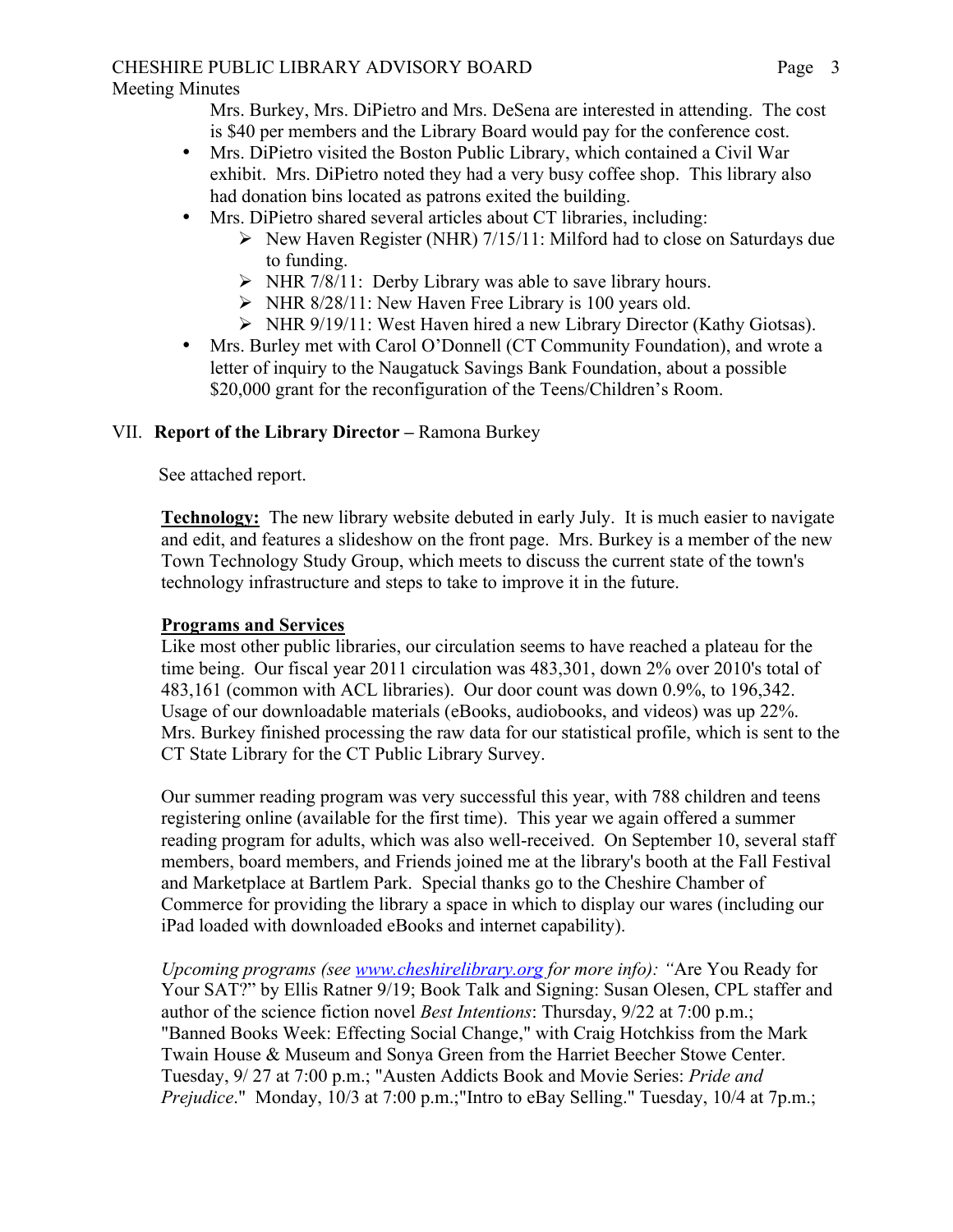#### CHESHIRE PUBLIC LIBRARY ADVISORY BOARD Meeting Minutes

"All About Leaves (and the trees that drop them): Preparing Your Yard for Fall and Winter." Wednesday, 10/ 5 at 7:00 p.m.; Cheshire Cats Classics Club: Daphne DuMaurier's *Rebecca*. Wednesday, 10/12 at 7:00 p.m.;

Friends of the Library Semi-Annual Book Sale: October 20-22 in the Mary Baldwin Room. Preview night for current Friends members: Wednesday, October 19. The Friends are now selling the Art Print collection, which has been de-accessioned from our catalog. Most of the prints were in worn-out condition and the collection had not been added to.

The Canton Public Library has emulated our "Teens and Tots" program with great success.

Holiday closing: The library will be closed on Monday, October 10 for Columbus Day.

**Personnel:** We now have a janitorial service to perform custodial tasks five days a week after hours. We no longer have a custodian to set up for library programs. Nicole Dolat has been hired as our newest Librarian II, in Children's/Teen Services, starting on 10/3.

**Budget:** The Town Council has approved our capital budget request of \$130,000 for RFID conversion. We are currently weeding our collection thoroughly and will begin tagging this autumn (removing books no longer accurate, in poor condition or those "dusty books" that have not been circulated in a long time). Children's books will be given away. Adult books will be donated to Goodwill or the Friends of the Library for their book sale. Last week, the Town Manager and I had the grant paperwork meeting with State Library staffer Tom Newman, who is the new Building Consultant and contact person for our project. We may have our signed grant contract back from the State Library within a couple of weeks, at which point we can begin looking for contractors and working with the architects to prepare bids for the reconfiguration project. We now accept online donations via credit/debit card at www.cheshirelibrary.org.

## **Buildings and Grounds**

The library building weathered Hurricane Irene beautifully, and we opened only 20 minutes late on the morning after the storm. It was very busy at the library that day, what with patrons needing to charge cell phones and other devices, school closings, and residents' lack of electricity. The Public Works Department has solicited updated quotes for the pitched portico in the back of the library over the steps; the work may be done as early as Thanksgiving. I have requested quotes from the janitorial service for carpet cleaning, to be performed this fall. I will be meeting with an Eagle Scout troop leader next week to discuss potential projects to be done at the library, including holiday decorations and exterior signage.

**Policies and Planning:** Mrs. Burkey raised the need to review some of the Library's policies to look at the challenges staff is facing at the library, including:

- Develop a firmer Unattended Children's policy.
- Tutoring policy at the library. Look at the behavior aspect are they disruptive to other patrons?
- Loitering at the library (especially teens)